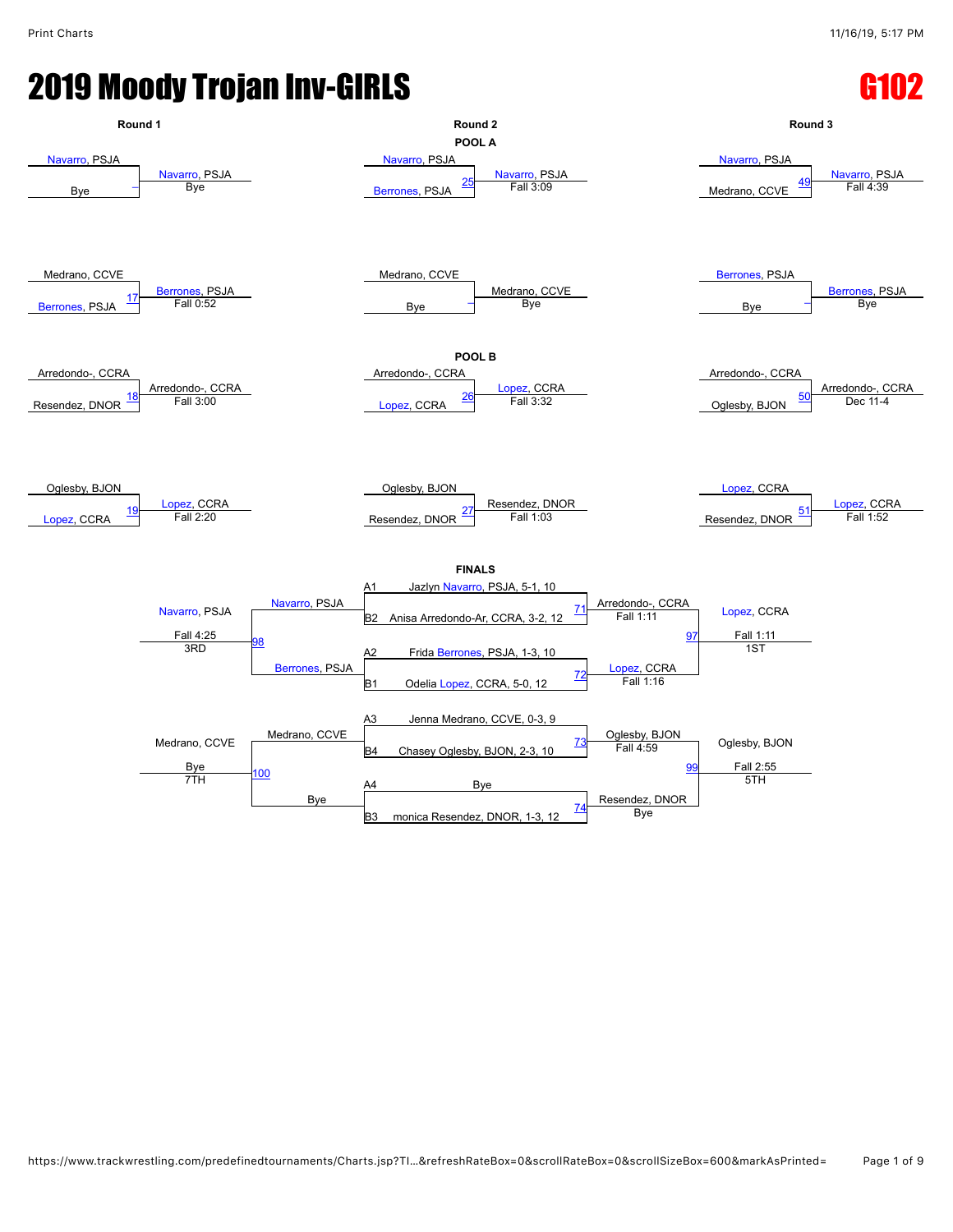



| Garcia-Rid, CCKI                            |
|---------------------------------------------|
| Vasquez, CCRA<br>Vasquez, CCRA<br>Fall 0:27 |
| Martinez, CCVE<br>Gomez, CCCA               |
| <u>33</u><br>Fall 1:05<br>Gomez, CCCA       |
| Martinez, CCVE<br>Vasquez, CCRA             |
| <u>57</u><br>Fall 0:44<br>Vasquez, CCRA     |
| Garcia-Rid, CCKI<br>Gomez, CCCA             |
| <u>83</u><br>Gomez, CCCA<br>Fall 1:28       |
| Vasquez, CCRA                               |
| Vasquez, CCRA<br>Fall 2:43<br>CCCA<br>Gomez |

#### **WRESTLERS**

Karen [Marroquin](javascript:viewProfile(1060068132)), PSJA, 3-4, 10 Neveah Gomez, CCCA, 2-3, 12 Alisha Flores, BJON, 5-0, 12 Alexandr [Martinez](javascript:viewProfile(654859096)), CCVE, 1-4, 11 Hailey Garcia-Ridou, CCKI, 2-3, 10 Julianne [Vasquez,](javascript:viewProfile(69736132)) CCRA, 4-1, 11

| Alisha Flores, BJON, 5-0, 12       |  |
|------------------------------------|--|
| 1ST                                |  |
| Julianne Vasquez, CCRA, 4-1, 11    |  |
| 2ND                                |  |
| Neveah Gomez, CCCA, 2-3, 12        |  |
| 3RD                                |  |
| Hailey Garcia-Ridou, CCKI, 2-3, 10 |  |
| 4TH                                |  |
| Alexandr Martinez, CCVE, 1-4, 11   |  |
| 5TH                                |  |
| Karen Marroquin, PSJA, 3-4, 10     |  |
|                                    |  |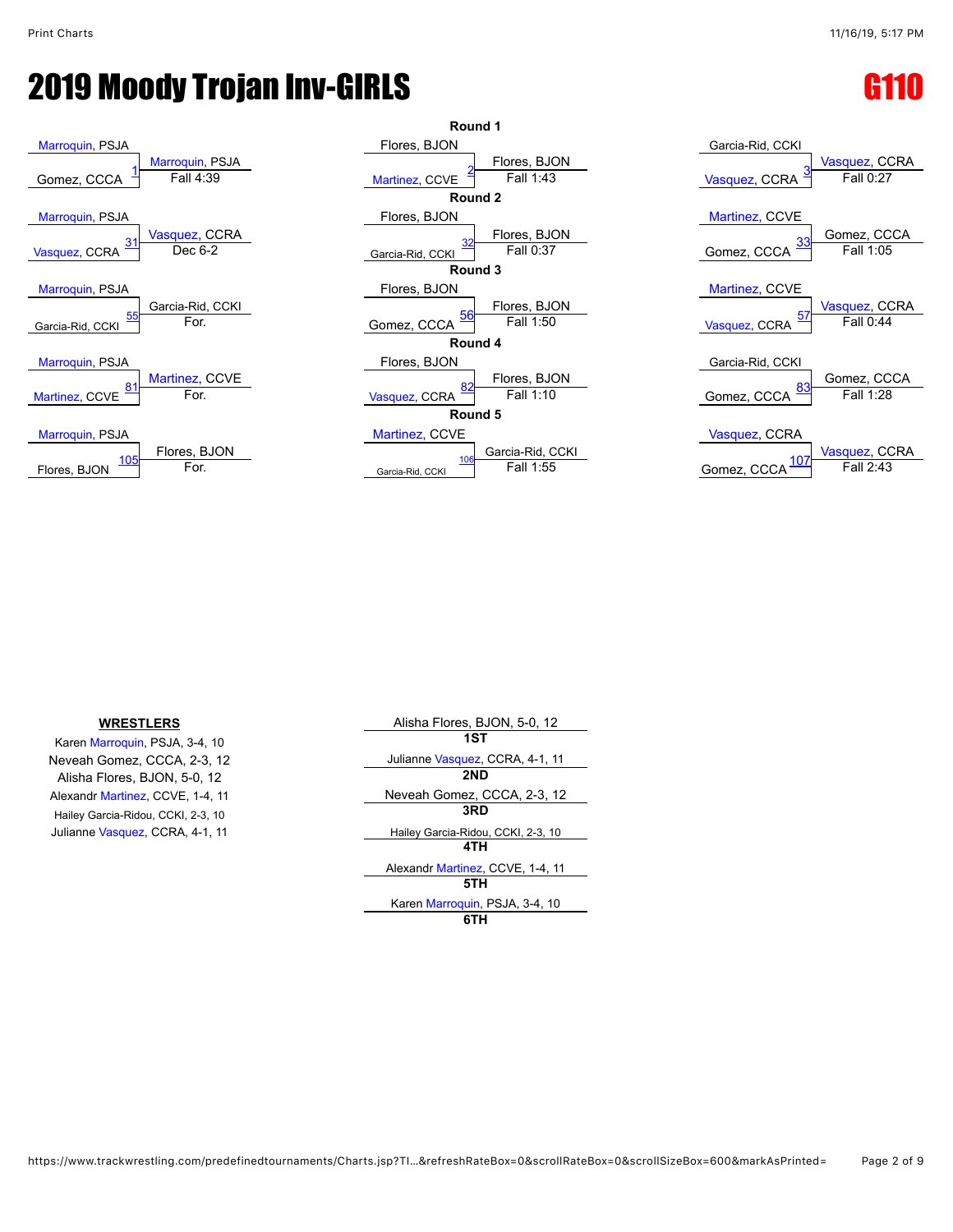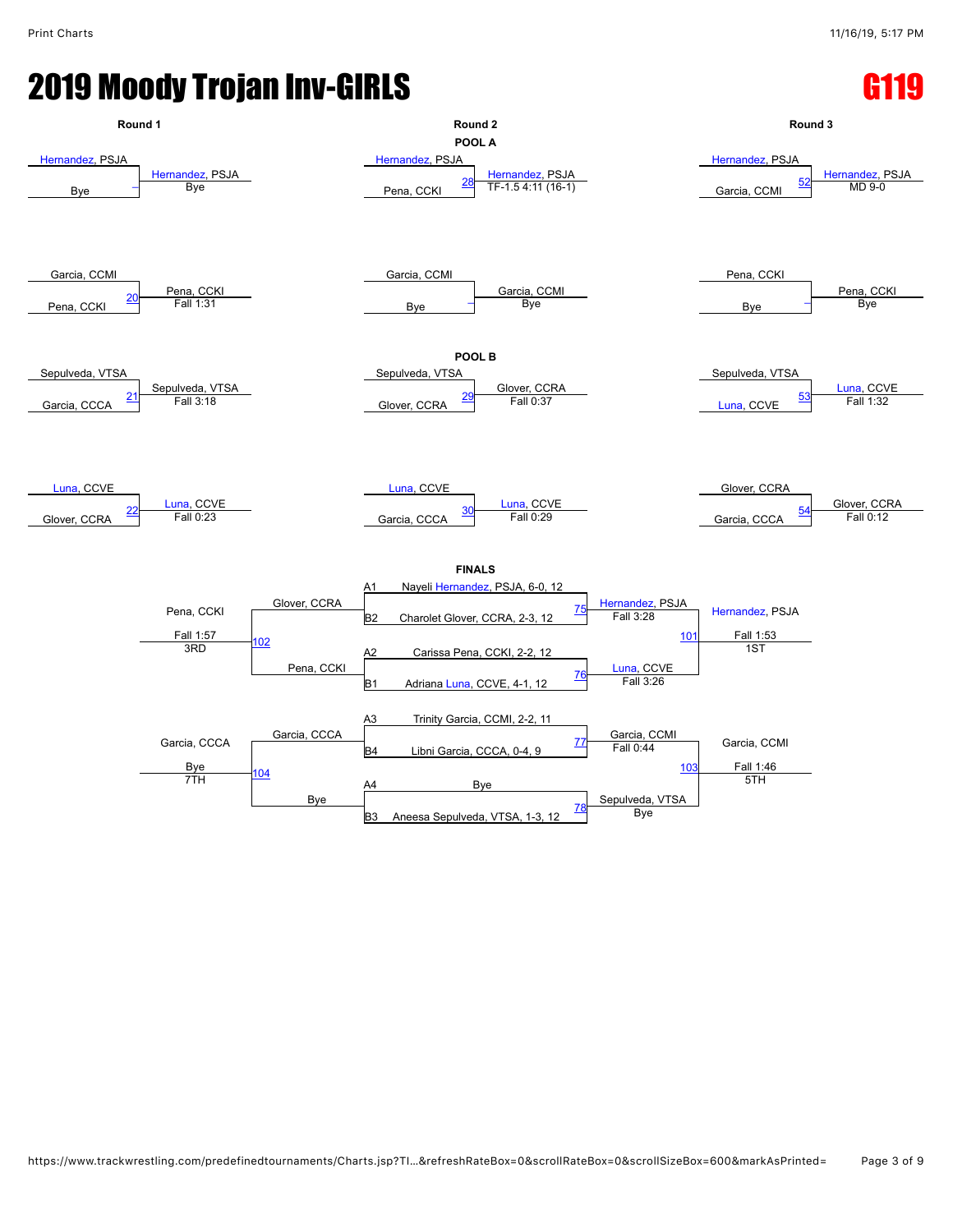



| Hale, CCKI              |                            |
|-------------------------|----------------------------|
| <u>6</u><br>Johns, VTSA | Hale, CCKI<br>Fall 1:14    |
| Stovall, VTSA           |                            |
| <u>36</u><br>Vaca, PSJA | Stovall, VTSA<br>Fall 0:34 |
| Stovall, VTSA           |                            |
|                         | Stovall, VTSA              |
| 60<br>Johns, VTSA       | Fall 2:44                  |
| Hale, CCKI              |                            |
| 86<br>Vaca, PSJA        | Hale, CCKI<br>Fall 0:45    |
| Johns, VTSA             |                            |
|                         | Johns, VTSA                |
| $\frac{1}{2}$           | Fall 1:40                  |

#### **WRESTLERS**

Sarah Cabrera, CCRA, 3-2, 10 Shecid Vaca, PSJA, 0-5, 12 Kya [Battle,](javascript:viewProfile(1790112096)) CCVE, 5-0, 12 Jadyne Stovall, VTSA, 2-3, 12 Sirena Hale, CCKI, 4-1, 11 Isabelle Johns, VTSA, 1-4, 11

| Kya Battle, CCVE, 5-0, 12     |
|-------------------------------|
| 1ST                           |
| Sirena Hale, CCKI, 4-1, 11    |
| 2ND                           |
| Sarah Cabrera, CCRA, 3-2, 10  |
| 3RD                           |
| Jadyne Stovall, VTSA, 2-3, 12 |
| 4TH                           |
| Isabelle Johns, VTSA, 1-4, 11 |
| 5TH                           |
| Shecid Vaca, PSJA, 0-5, 12    |
|                               |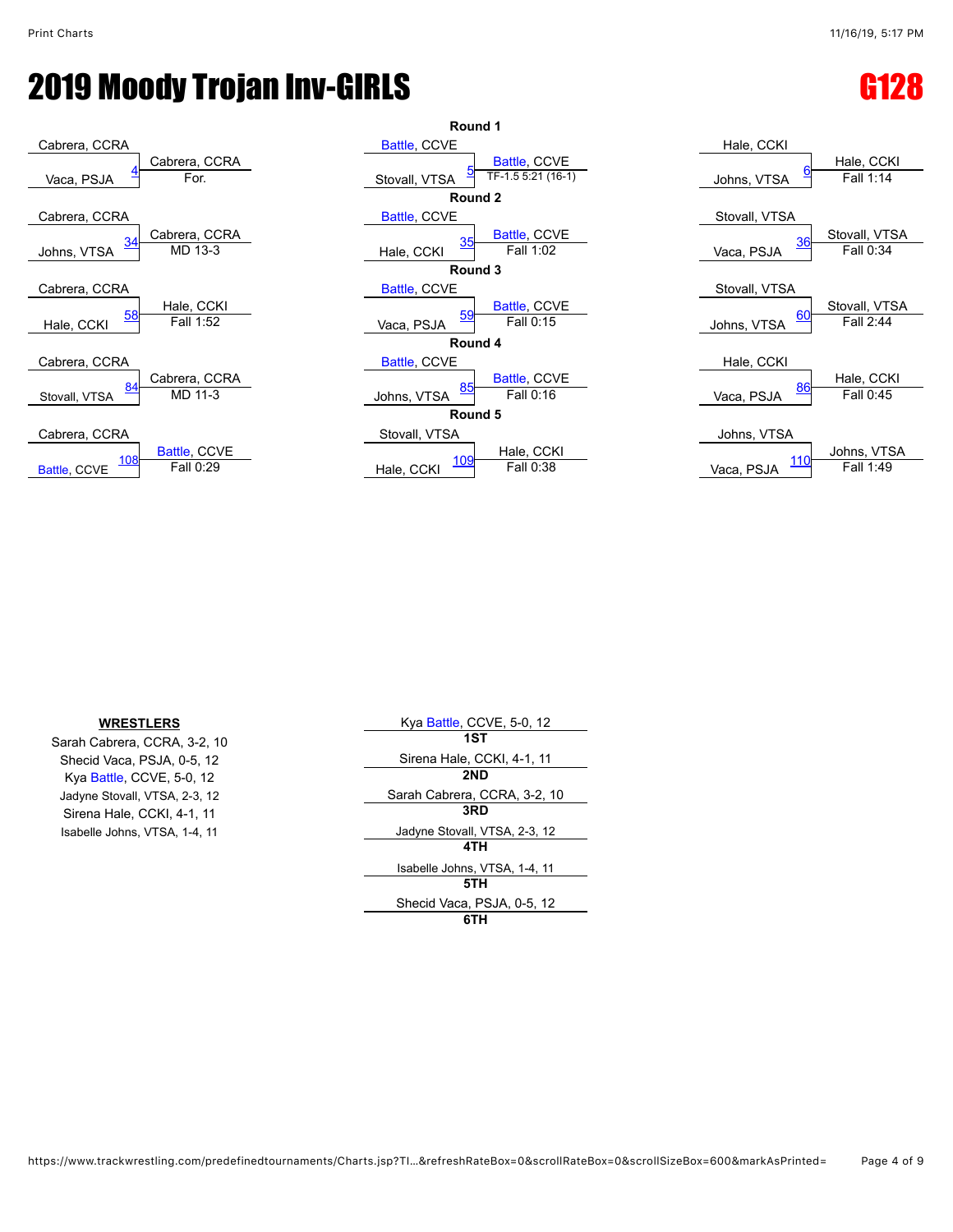#### **2019 Moody Trojan Inv-GIRLS Contract Contract Contract Contract Contract Contract Contract Contract Contract Co**



Ailany [Silva](javascript:viewProfile(1007354132)), VTSA, 0-3, 11 **4TH**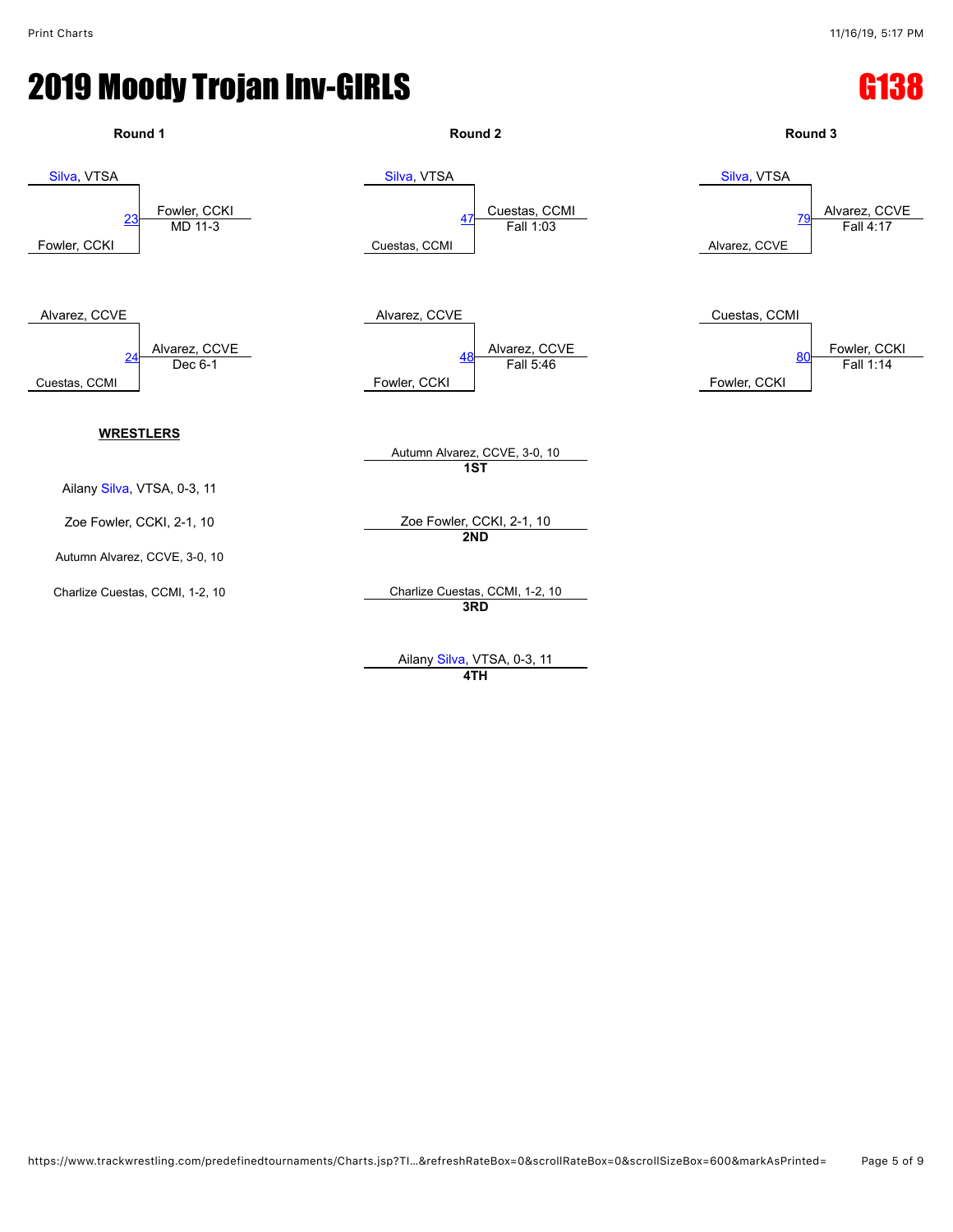# **2019 Moody Trojan Inv-GIRLS CONTROLLERY CONTROLLERY CONTROLLERY CONTROLLERY CONTROLLERY CONTROLLERY**







| <b>WRESTLERS</b>                | Nancy Saldana, PSJA, 6-0, 12    |
|---------------------------------|---------------------------------|
| Nancy Saldana, PSJA, 6-0, 12    | 1ST                             |
| Bye                             | Joselyn Carriera, CCKI, 3-1, 10 |
| Joselyn Carriera, CCKI, 3-1, 10 | 2ND                             |
| Hailey Radcliff, VTSA, 1-3, 10  | Bobbie J Vasquez, DNOR, 2-2, 12 |
| Bobbie J Vasquez, DNOR, 2-2, 12 | 3RD                             |
| Brianna Calderon, CCCA, 0-4, &n | Hailey Radcliff, VTSA, 1-3, 10  |
|                                 | 4TH                             |
|                                 | Brianna Calderon, CCCA, 0-4, &n |
|                                 | 5TH                             |
|                                 | Bye                             |
|                                 | 6TH                             |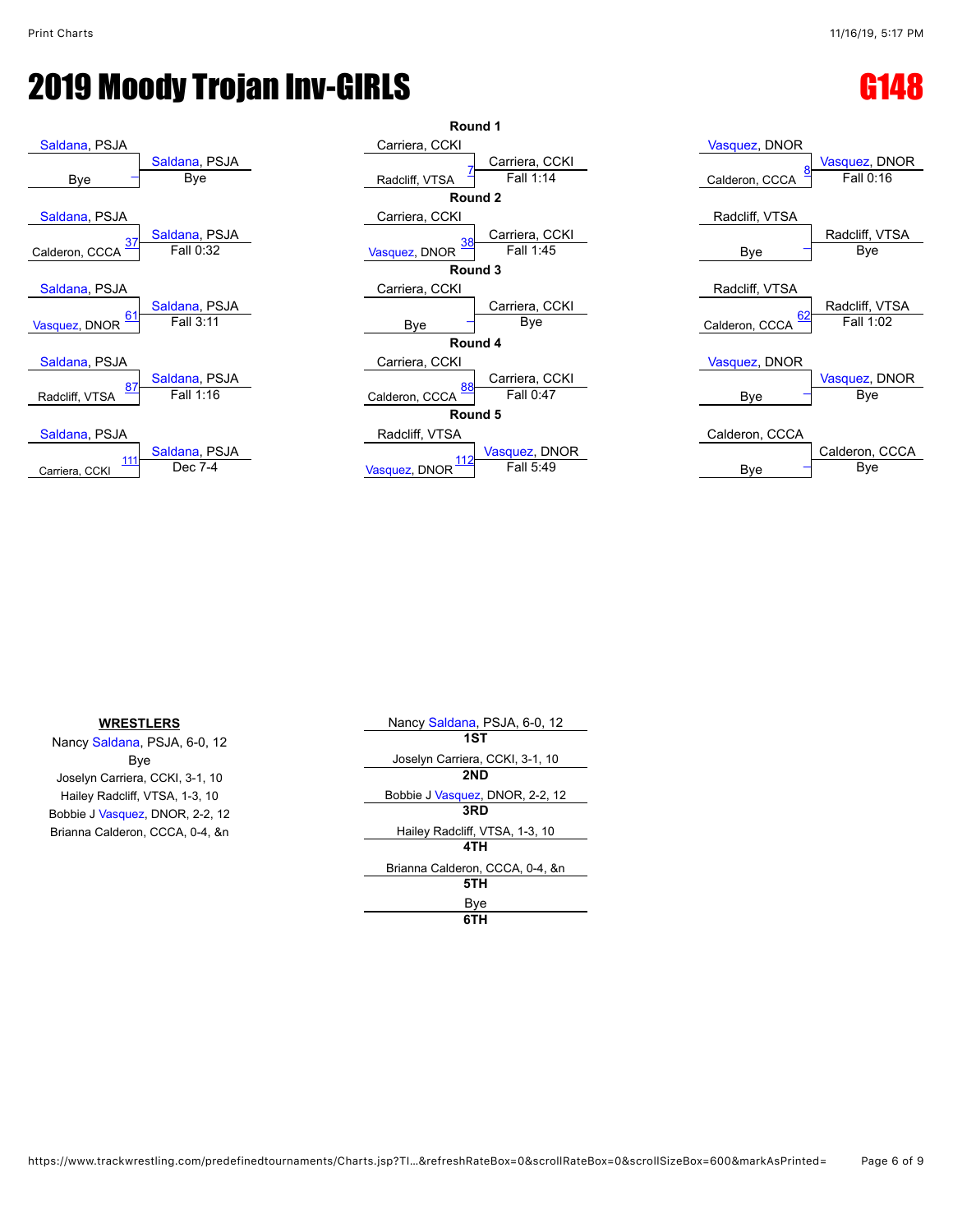## **2019 Moody Trojan Inv-GIRLS Contract of the Gaussian Contract of Gaussian Contract Contract Contract Contract C**







#### **WRESTLERS**

Arlette Recio, PSJA, 2-5, 9 Deundria Anderson, BJON, 4-1, 12 Mikayla Hodnett, CCVE, 5-0, 12 Samantha Medina, CCMI, 2-3, 11 Analina Tamez, CCKI, 3-2, 10 Cassandr Santana, PSJA, 0-5, 11

| Mikayla Hodnett, CCVE, 5-0, 12   |  |
|----------------------------------|--|
| 1ST                              |  |
| Deundria Anderson, BJON, 4-1, 12 |  |
| 2ND                              |  |
| Analina Tamez, CCKI, 3-2, 10     |  |
| 3RD                              |  |
| Samantha Medina, CCMI, 2-3, 11   |  |
| 4TH                              |  |
| Arlette Recio, PSJA, 2-5, 9      |  |
| 5TH                              |  |
| Cassandr Santana, PSJA, 0-5, 11  |  |
|                                  |  |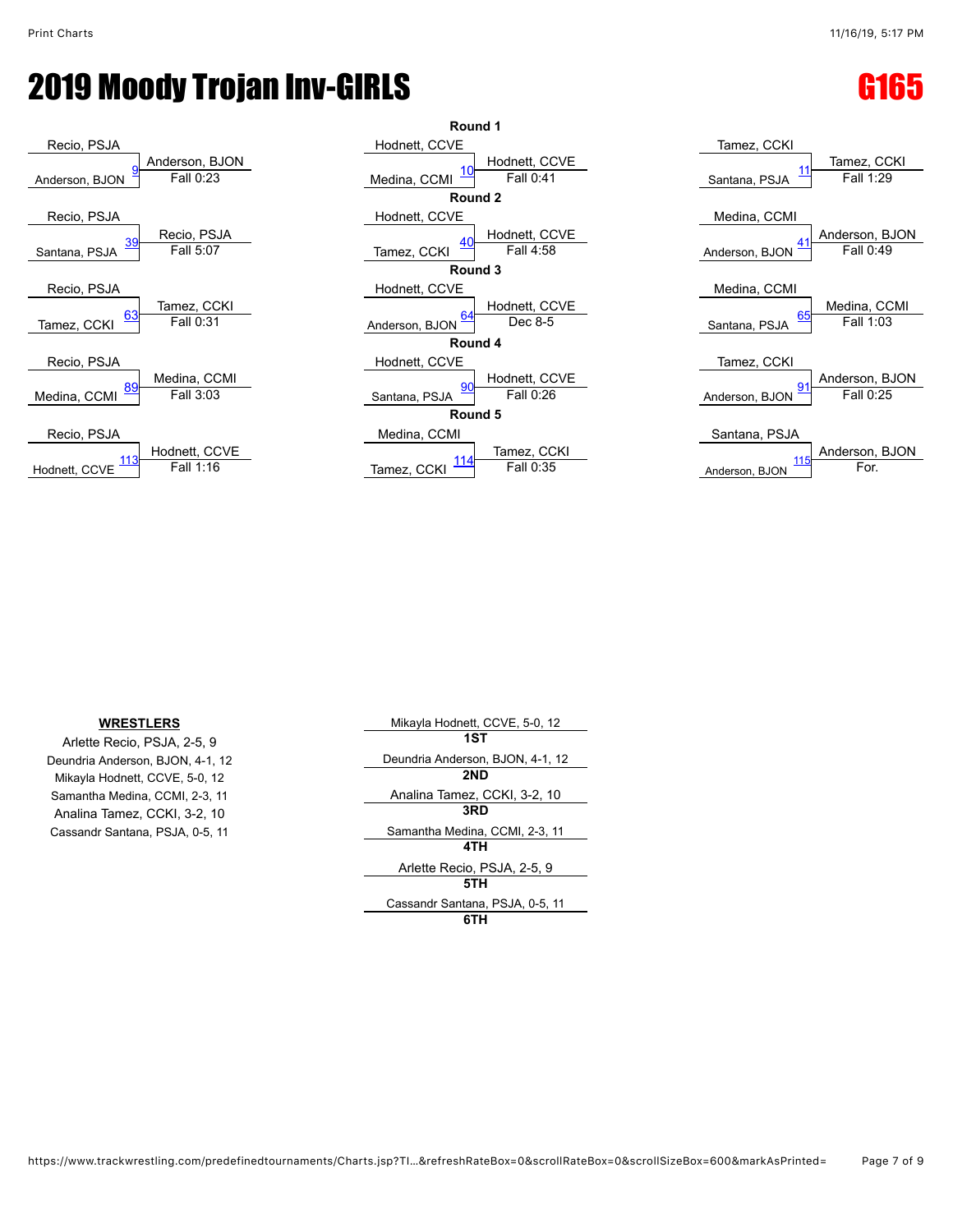## **2019 Moody Trojan Inv-GIRLS Contract of the Guide Contract of G185**







Jazmine [Marquez,](javascript:viewProfile(914092132)) CCRA, 4-1, 12 **1ST** Mikaitly Anderson, BJON, 5-0, 10 **2ND** Noemi Gonzalez, CCKI, 3-2, 11

**WRESTLERS** Mikaitly Anderson, BJON, 5-0, 10 Laryssa Sanders, CCCA, 1-4, 11 Jazmine [Marquez,](javascript:viewProfile(914092132)) CCRA, 4-1, 12 Tanya Sorola, CCMI, 0-5, 9<br>
Noemi Gonzalez, CCKI, 3-2, 11<br> **Noemi Gonzalez, CCKI, 3-2, 11** Dulce Perez, DNOR, 2-3, 12 Dulce Perez, DNOR, 2-3, 12 **4TH** Laryssa Sanders, CCCA, 1-4, 11 **5TH** Tanya Sorola, CCMI, 0-5, 9 **6TH**